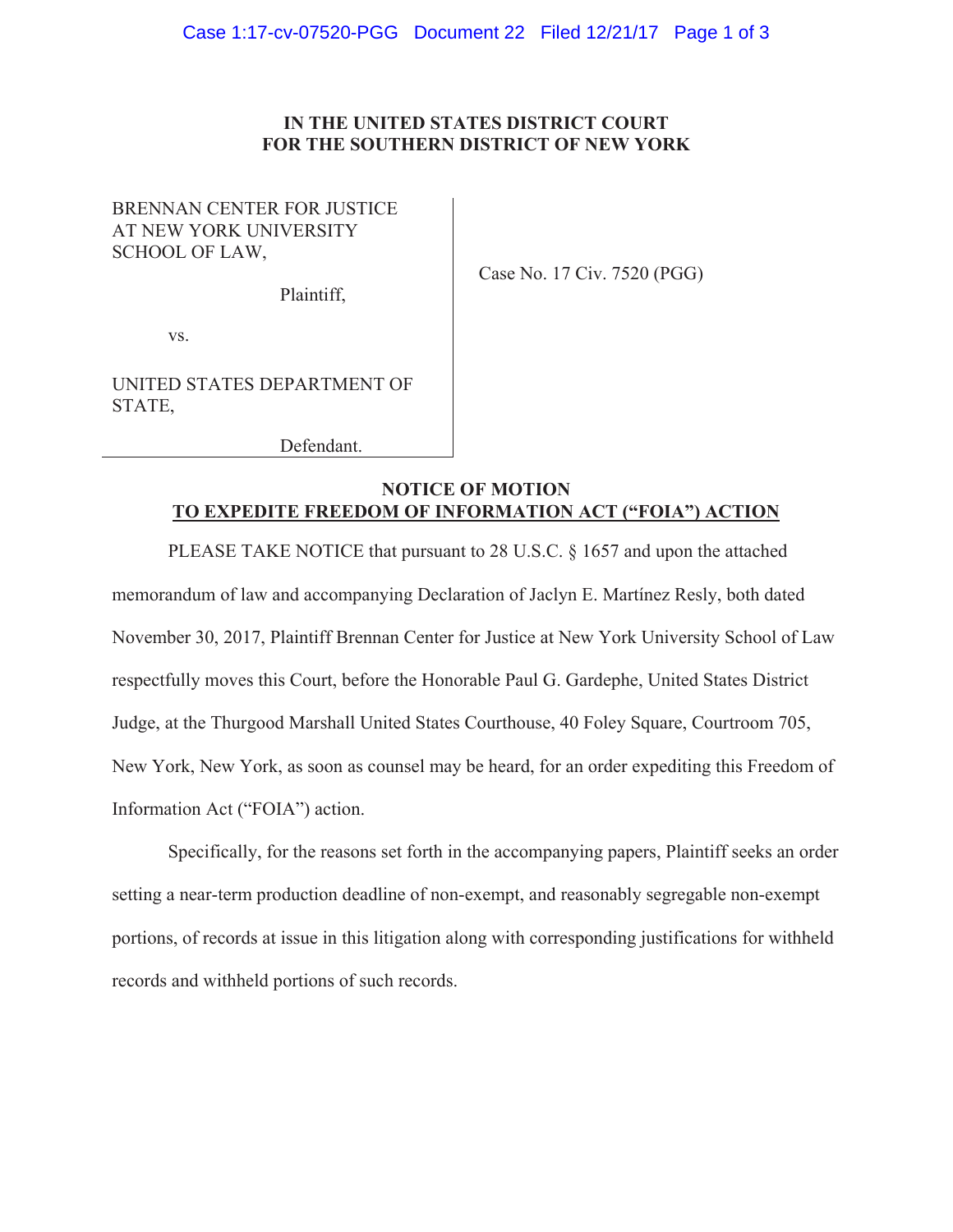## Case 1:17-cv-07520-PGG Document 22 Filed 12/21/17 Page 2 of 3

Dated: New York, New York November 30, 2017

Neil K. Roman COVINGTON & BURLING LLP The New York Times Building 620 Eighth Avenue New York, NY 10018-1405  $(212)$  841-1000  $n$ roman $@$ cov.com

Mark H. Lynch<sup>i</sup> Jaclyn E. Martínez Resly<sup>i</sup> COVINGTON & BURLING LLP One CityCenter 850 Tenth St. NW Washington, DC 20001-4956  $(202)$  662-6000  $mlynch@cov.com$ imartinezresly@cov.com

Respectfully submitted,

s/Neil K. Roman Neil K. Roman

Johnathan Smith Sirine Shebaya<sup>ii</sup> MUSLIM ADVOCATES P.O. Box 66408 Washington, DC 20035  $(202)$  897-1897 johnathan@muslimadvocates.org  $sirine@muslimadvocates.org$ 

Richard B. Katskee<sup>i</sup> Eric Rothschild<sup>i</sup> Andrew L. Nellis<sup>i\*</sup> AMERICANS UNITED FOR SEPARATION OF CHURCH AND STATE 1310 L St. NW, Suite 200 Washington, DC 20005  $(202)$  466-3234 katskee@au.org rothschild@au.org  $n$ ellis@au.org

*i Admitted pro hac vice ii Admission pending \* Admitted in New York. Supervised by Richard B. Katskee, a member of the D.C. Bar.* 

*Attorneys for Plaintiff Brennan Center for Justice at New York University School of Law*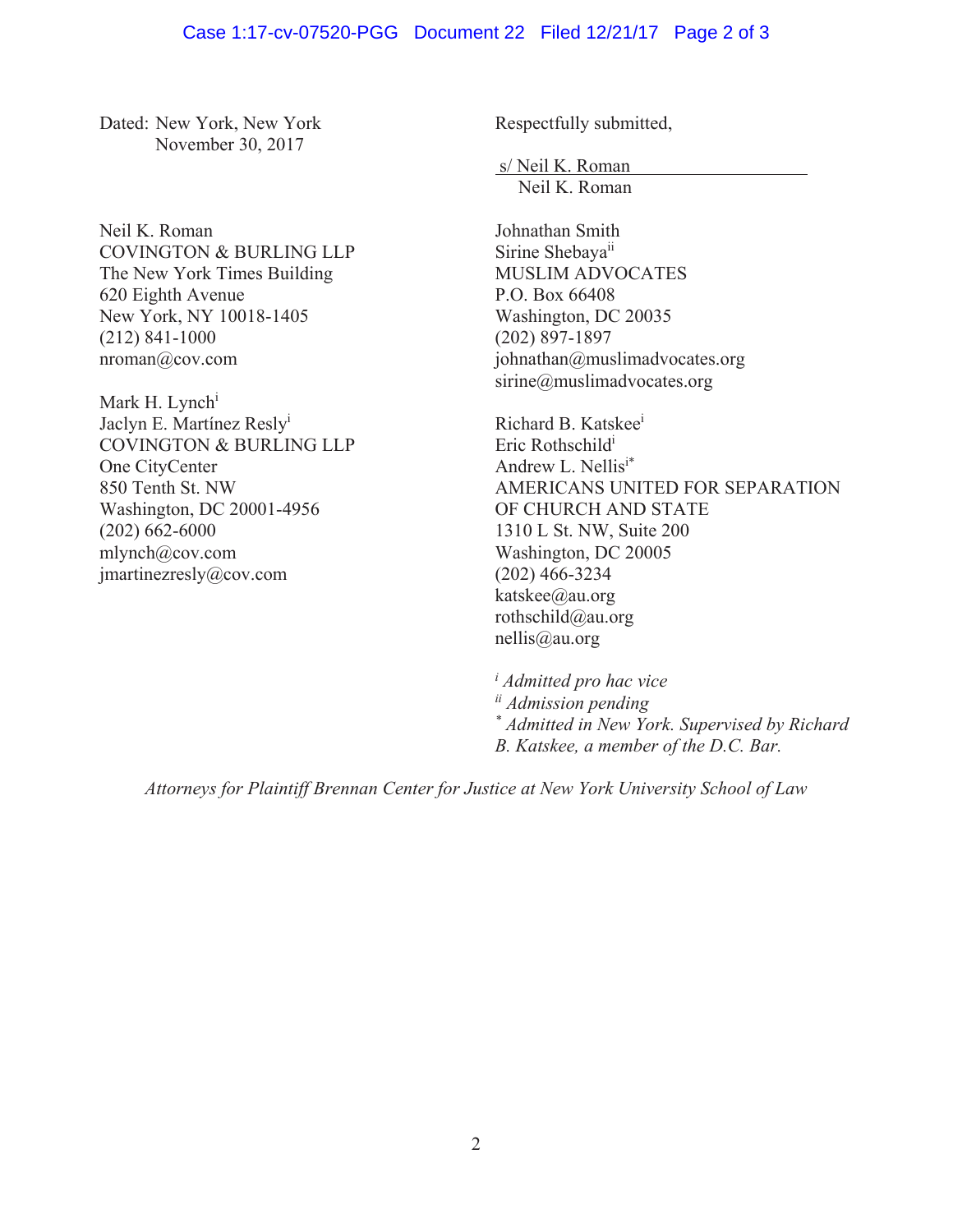### **CERTIFICATE OF SERVICE**

I hereby certify that on November 30, 2017, in accordance with Judge Gardephe's individual rules of practice for civil cases, I served the foregoing document and its attachments on the following counsel by email and overnight Federal Express:

**Christopher Connolly** Assistant U.S. Attorney 86 Chambers Street, 3rd Floor New York, New York 10007 christopher.connolly@usdoj.gov

By:  $\overline{\phantom{a}}$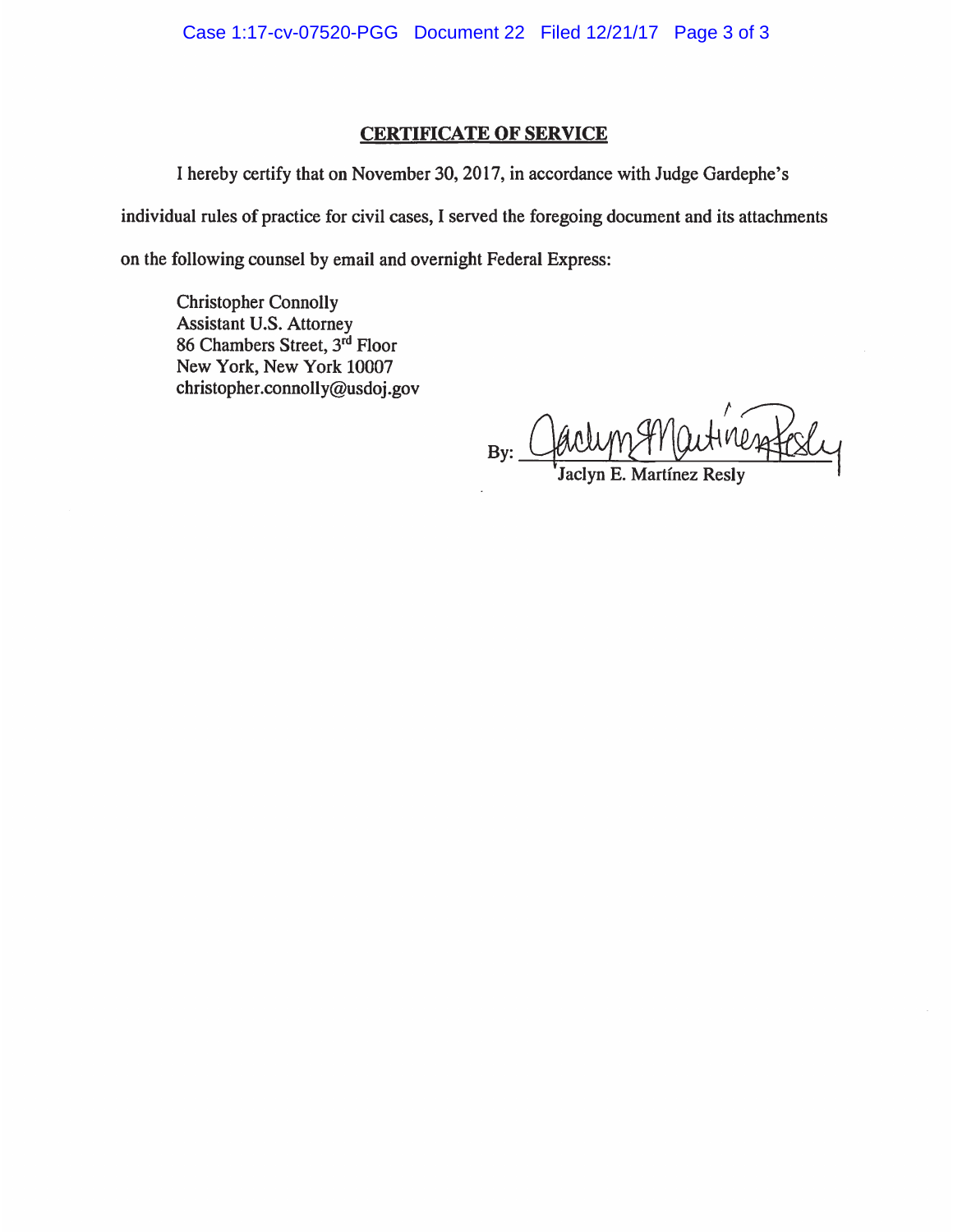# IN THE UNITED STATES DISTRICT COURT FOR THE SOUTHERN DISTRICT OF NEW YORK

# BRENNAN CENTER FOR JUSTICE AT NEW YORK UNIVERSITY SCHOOL OF LAW,

Plaintiff.

Case No. 17 Civ. 7520 (PGG)

VS.

UNITED STATES DEPARTMENT OF STATE.

Defendant.

# **MEMORANDUM OF LAW IN SUPPORT OF PLAINTIFF'S MOTION TO EXPEDITE FREEDOM OF INFORMATION ACT ("FOIA") ACTION**

Neil K. Roman **COVINGTON & BURLING LLP** The New York Times Building 620 Eighth Avenue New York, NY 10018-1405  $(212)$  841-1000  $nroman@cov.com$ 

Mark H. Lynch<sup>i</sup> Jaclyn E. Martínez Resly<sup>i</sup> COVINGTON & BURLING LLP One CityCenter 850 Tenth St. NW Washington, DC 20001-4956  $(202)$  662-6000 mlynch@cov.com jmartinezresly@cov.com

<sup>i</sup> Admitted pro hac vice <sup>ii</sup> Admission pending \* Admitted in New York. Supervised by Richard B. Katskee, a member of the D.C. Bar.

Johnathan Smith Sirine Shebaya<sup>ii</sup> **MUSLIM ADVOCATES** P.O. Box 66408 Washington, DC 20035  $(202)$  897-1897 johnathan@muslimadvocates.org  $sirine@muslimadvocates.org$ 

Richard B. Katskee<sup>i</sup> Eric Rothschild<sup>i</sup> Andrew L. Nellisi\* AMERICANS UNITED FOR SEPARATION OF CHURCH AND STATE 1310 L St. NW, Suite 200 Washington, DC 20005  $(202)$  466-3234 katskee@au.org rothschild@au.org  $nellis@au.org$ 

Attorneys for Plaintiff Brennan Center for Justice at New York University School of Law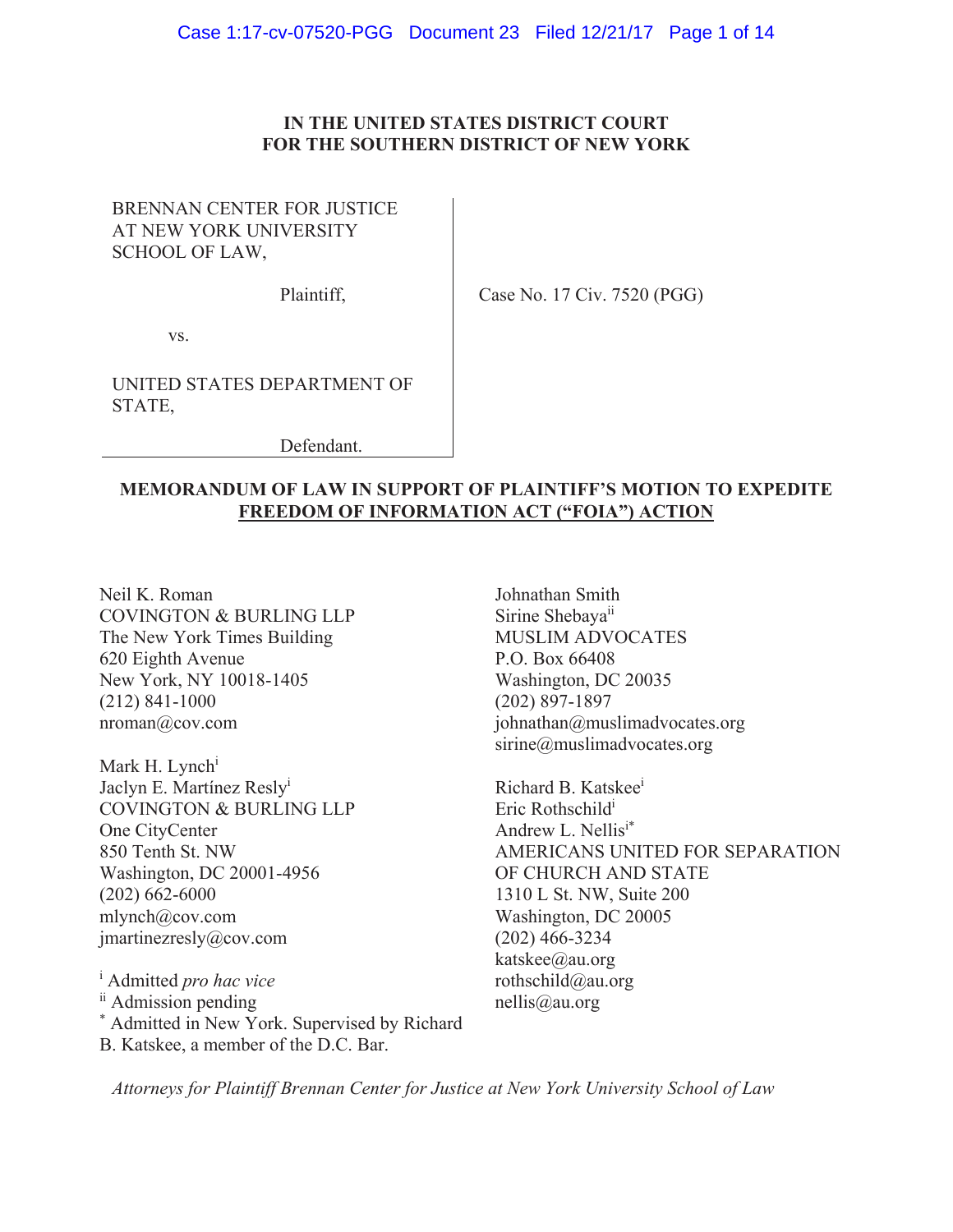# **TABLE OF CONTENTS**

# Page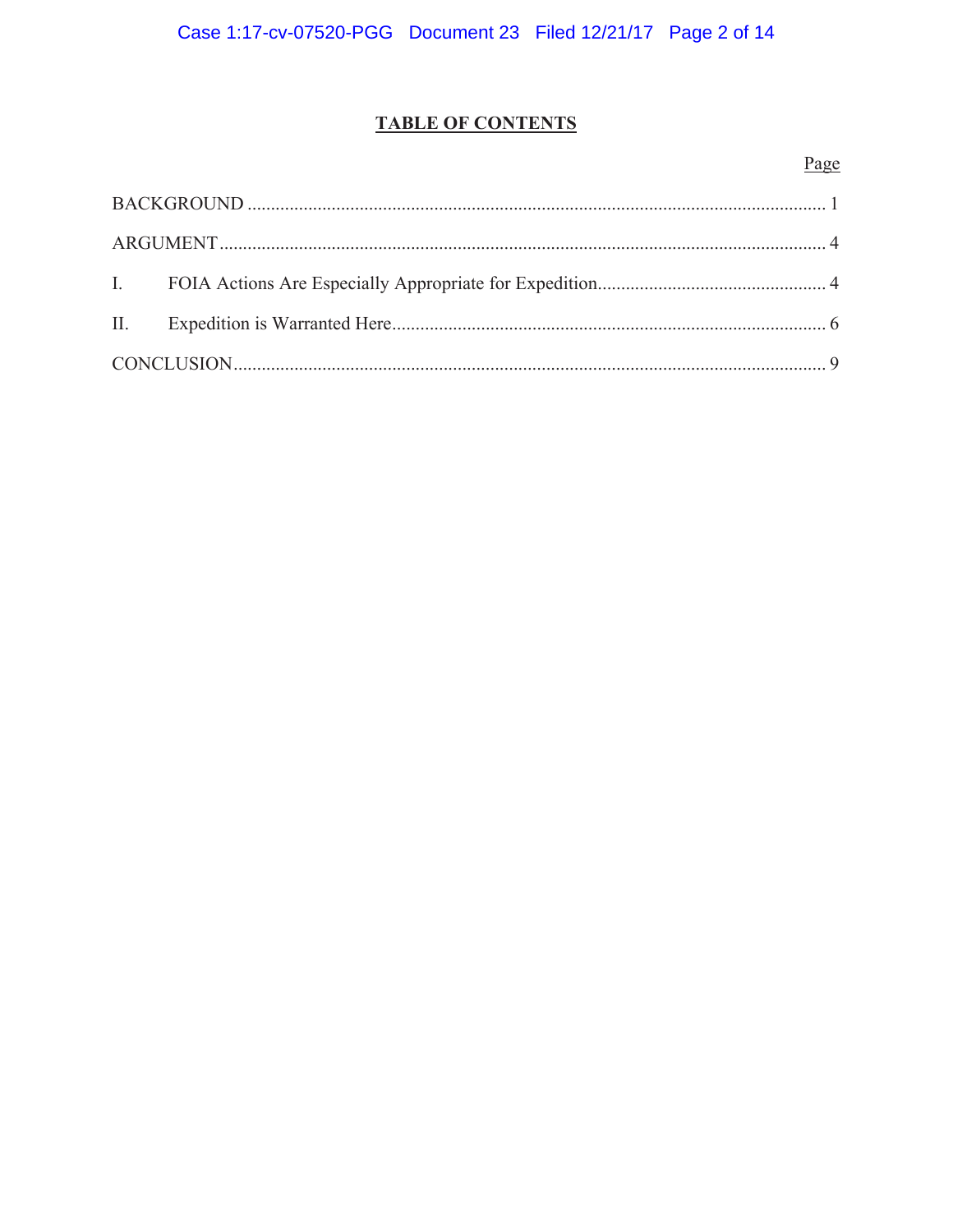# **TABLE OF AUTHORITIES**

# **Cases**

| Am. Civil Liberties Union v. Dep't of Defense,                                                                                                                                                                |
|---------------------------------------------------------------------------------------------------------------------------------------------------------------------------------------------------------------|
| Elec. Privacy Info. Ctr. v. Dep't of Justice,                                                                                                                                                                 |
| Ettlinger v. FBI,                                                                                                                                                                                             |
| Ferguson v. FBI,                                                                                                                                                                                              |
| Ferguson v. FBI,                                                                                                                                                                                              |
| Fox News Network, LLC v. U.S. Dep't of the Treasury,                                                                                                                                                          |
| Freedom Commc'ns Inc. v. FDIC,                                                                                                                                                                                |
| Int'l Refugee Assistance Proj. v. Trump ("IRAP II"),<br>857 F.3d 554 (4th Cir. 2017) (en banc), vacated as moot sub nom. Trump v.<br>Int'l Refugee Assistance Proj. ("IRAP III"), - S. Ct. -, 2017 WL 4518553 |
| Int'l Refugee Assistance Proj. v. Trump ("IRAP IV"),<br>- F. Supp. 3d - 2017 WL 4674314 (D. Md. Oct. 17, 2017), appeal                                                                                        |
| Knight Publishing Co. v. U.S. Dep't of Justice,                                                                                                                                                               |
| Nat. Res. Def. Council v. Dep't of Energy,                                                                                                                                                                    |
| Ontario Forest Indus. Assoc v. United States,                                                                                                                                                                 |
| Providence Journal Co. v. U.S. Dep't of the Army,                                                                                                                                                             |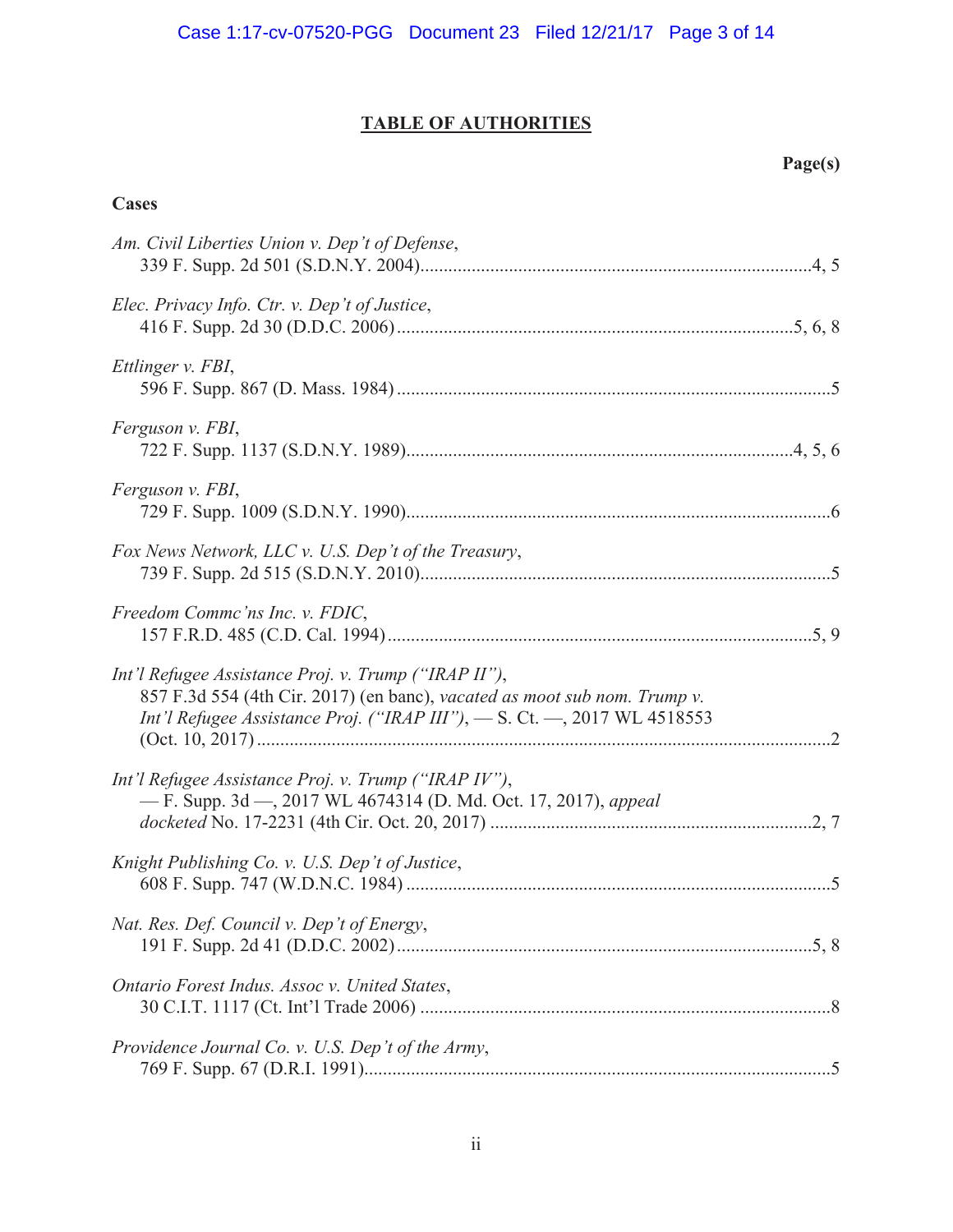# Case 1:17-cv-07520-PGG Document 23 Filed 12/21/17 Page 4 of 14

| Trump v. Int'l Refugee Assistance Proj. ("IRAP III"), $-$ S. Ct. $-$ , 2017 WL |  |
|--------------------------------------------------------------------------------|--|
| Washington v. Trump,                                                           |  |
| <b>Statutes</b>                                                                |  |
|                                                                                |  |
|                                                                                |  |
| <b>Other Authorities</b>                                                       |  |
|                                                                                |  |
|                                                                                |  |
|                                                                                |  |
|                                                                                |  |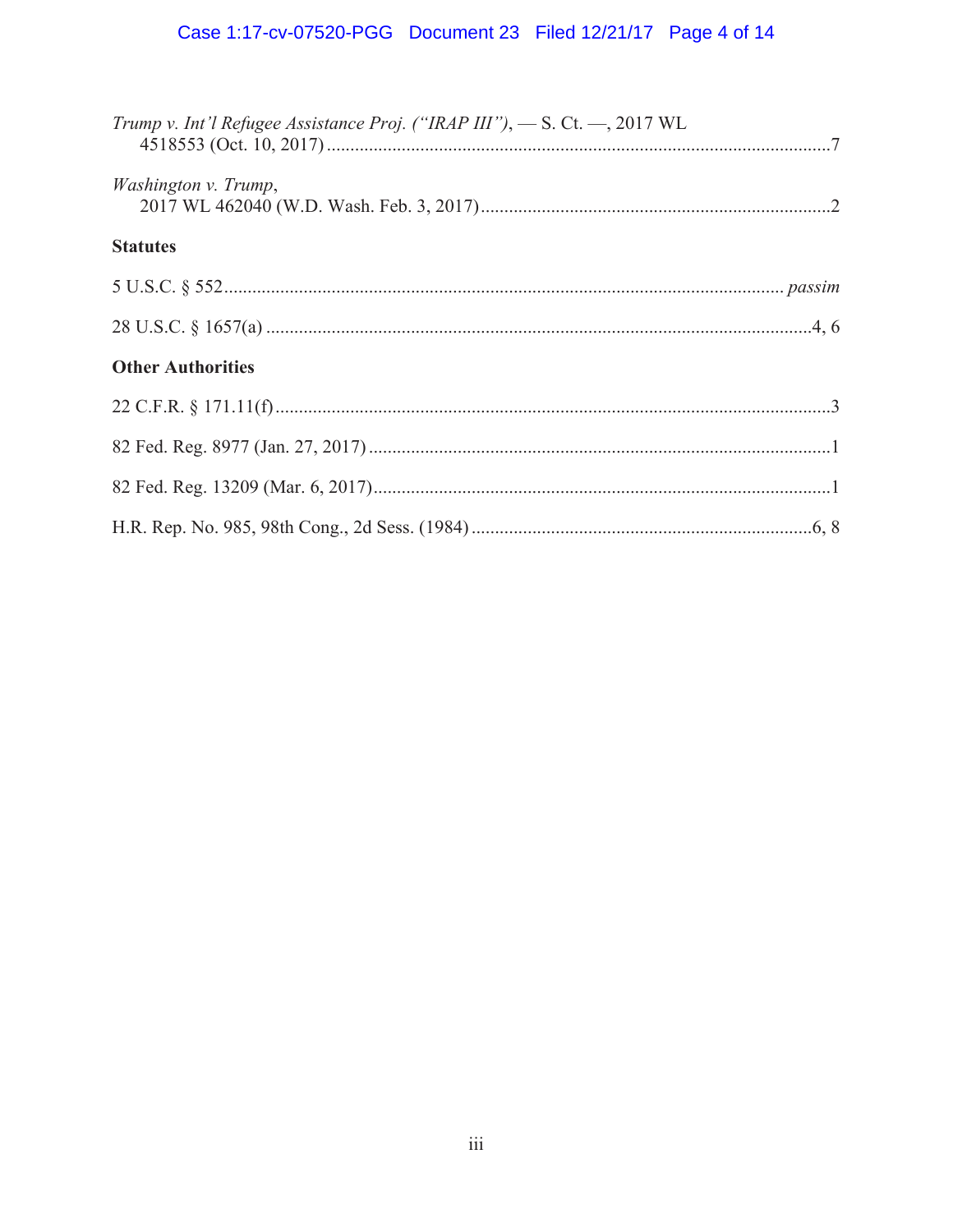#### **BACKGROUND**

Plaintiff brings this motion to expedite because Defendant has failed timely to produce documents relevant to the President's Muslim Travel Bans notwithstanding the requirements of the Freedom of Information Act ("FOIA"). Plaintiff seeks production within 21 days of this Court's Order and an explanation as to why any material was withheld a week after that.

As the Court is likely aware, the Trump administration has issued three broad bans on travel to the United States by nationals of foreign countries (the "Muslim Travel Bans"). See 82 Fed. Reg. 8977 (Jan. 27, 2017) (first Muslim Travel Ban – "EO1"); 82 Fed. Reg. 13209 (Mar. 6, 2017) (second Muslim Travel Ban – "EO2"); Proclamation No. 9645, Dkt. #1-1 (third Muslim Travel Ban – the "Proclamation"). Each ban has focused on nations with predominantly Muslim populations and relied on vague assertions of national-security concerns in an attempt to insulate it from the President's record of religious animus and promises to ban Muslims. See EO-1; EO-2; Proclamation; see also, e.g., Donald J. Trump Statement on Preventing Muslim Immigration, Donald J. Trump for President, Inc. (Dec. 7, 2015) (calling for "total and complete shutdown on Muslims entering the United States");<sup>1</sup> Transcript: Donald Trump's National Security Speech, Politico (Jun. 13, 2016, 3:06 PM) ("We cannot continue to allow thousands upon thousands of [Muslim] people to pour into our country, many of whom have the same thought process as the savage [San Bernardino] killer").<sup>2</sup>

Courts that have considered the legality of these Muslim Travel Bans have held them to be presumptively unlawful, and each ban has been enjoined pending resolution on the merits of

<sup>&</sup>lt;sup>1</sup> https://web.archive.org/web/20170508151734/www.donaldjtrump.com/press-releases/donaldj.-trump-statement-on-preventing-muslim-immigration

 $2$  http://www.politico.com/story/2016/06/transcript-donald-trump-national-security-speech-224273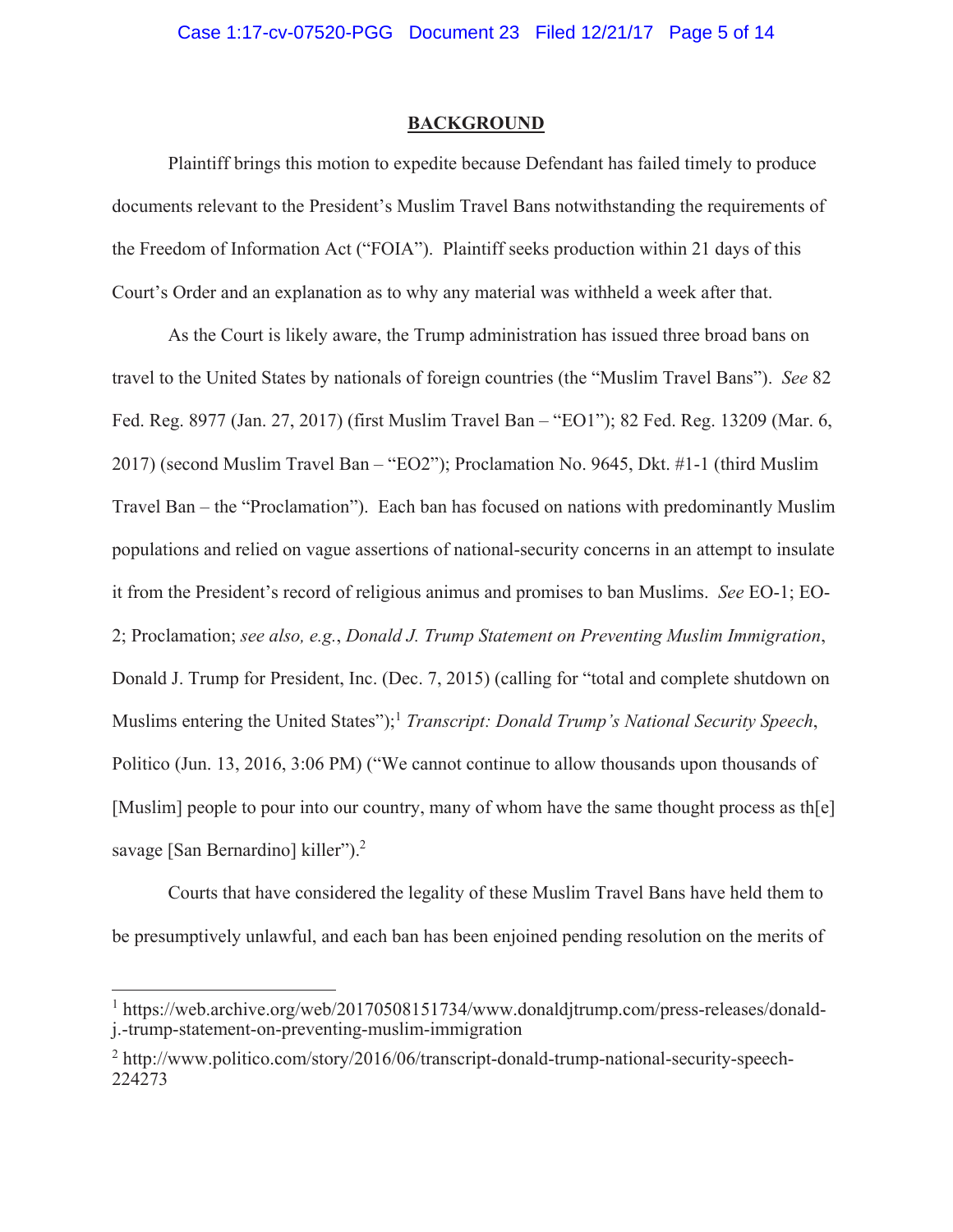#### Case 1:17-cv-07520-PGG Document 23 Filed 12/21/17 Page 6 of 14

the legal challenges to it. See, e.g., Int'l Refugee Assistance Proj. v. Trump ("IRAP IV"),  $-F$ . Supp. 3d —, 2017 WL 4674314 (D. Md. Oct. 17, 2017) (Proclamation), appeal docketed No. 17-2231 (4th Cir. Oct. 20, 2017); Int'l Refugee Assistance Proj. v. Trump ("IRAP II"), 857 F.3d 554 (4th Cir. 2017) (en banc) (EO-2), vacated as moot sub nom. Trump v. Int'l Refugee Assistance Proj. ("IRAP III"), - S. Ct. -, 2017 WL 4518553 (Oct. 10, 2017); Washington v. Trump, 2017 WL 462040 (W.D. Wash. Feb. 3, 2017) (EO-1). In so deciding, courts have relied on the obvious disconnect between the reasons proffered for the bans and the true motivations appearing to underlie them. See, e.g., IRAP II, 857 F.3d at 603 ("T] he Government's asserted national security interest . . . appears to be a post hoc, secondary justification for an executive action rooted in religious animus and intended to bar Muslims from this country.").

The administration's latest iteration of the Muslim Travel Bans comes from the same playbook. It purports to rely on, among other things, the results of a "worldwide review" of information-sharing practices, policies, and capabilities of foreign countries, which was ordered by the President's Second Muslim Travel Ban. See Proclamation, at Preamble &  $\S\S 1(c)$ , (d). The government takes the position that this "worldwide review" sufficiently distinguishes the current Muslim Travel Ban from prior iterations held to be likely unlawful. See IRAP IV, 2017 WL 4674314, at \*32.

This lawsuit seeks two reports specifically identified in the Proclamation related to this "worldwide review" — reports dated July 9, 2017, and September 15, 2017, from the Secretary of Homeland Security to President Trump — and any other reports detailing the conclusions of such "worldwide review" for the eight countries covered by the Proclamation and the sixteen countries that the Secretary of Homeland Security identified as being "inadequate," to the extent not included in the July or September reports. See Compl., Dkt. #1, at 1-2. Plaintiff had

 $\overline{2}$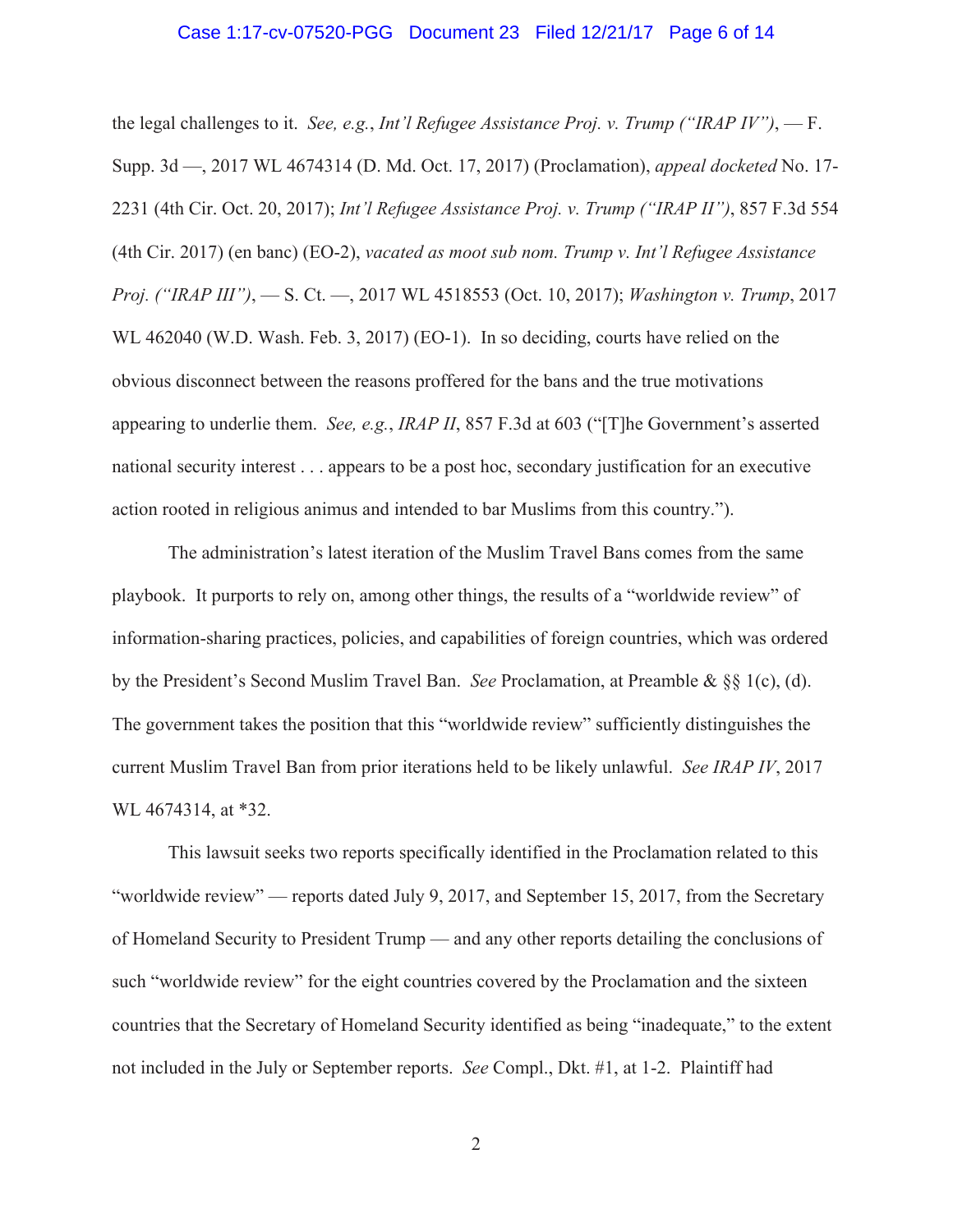#### Case 1:17-cv-07520-PGG Document 23 Filed 12/21/17 Page 7 of 14

originally requested these reports as part of a broader set of records related to the administration's Muslim Travel Bans, via a FOIA request letter submitted to Defendant United States Department of State on July 20, 2017. See FOIA Request, Dkt. #1-2, at 12 (request "w").

Plaintiff's letter also requested expedited processing pursuant to the FOIA and State Department regulations, see id. at 12-14, both of which provide that expedition is warranted upon a showing of compelling need, 5 U.S.C.  $\S$  552(a)(6)(E); 22 C.F.R.  $\S$  171.11(f). In support of its request for expedited processing, Plaintiff cited the compelling need to inform the public about the administration's potentially discriminatory and arbitrary policies, the impairment of due-process rights and harm to humanitarian interests that would result from continued withholding of the records, and the fast-tracking of related aspects of the administration's policies. See Dkt. #1-2, at 12-14.

Just four days later, Defendant *granted* Plaintiff's request for expedited processing, stating that, "[a]fter consideration," the request was "warrant[ed]," Def.'s July 24 Resp., Dkt. #1-3, and a few weeks later, Defendant promised to complete its document production by October 31, 2017, see Email from L. Qadir to Def. (Aug. 24, 2017), Dkt. #1-4.

Defendant, however, has not informed Plaintiff whether it will substantively grant or deny Plaintiff's FOIA request and has not produced or identified any records, or portions thereof, that it intends to withhold. See Decl. of Jaclyn E. Martinez Resly ("Decl.") [2. In fact, Defendant apparently has not even reached a point in its review — if review has begun at all to enable it to provide an expected timeframe for completion of its determination regarding the limited subset of records at issue in this litigation. See id.  $\P$  11 & Ex. F (stating that Defendant is "working to coordinate this [review] process" and declining to propose schedule for production and indexing).

 $\mathfrak{Z}$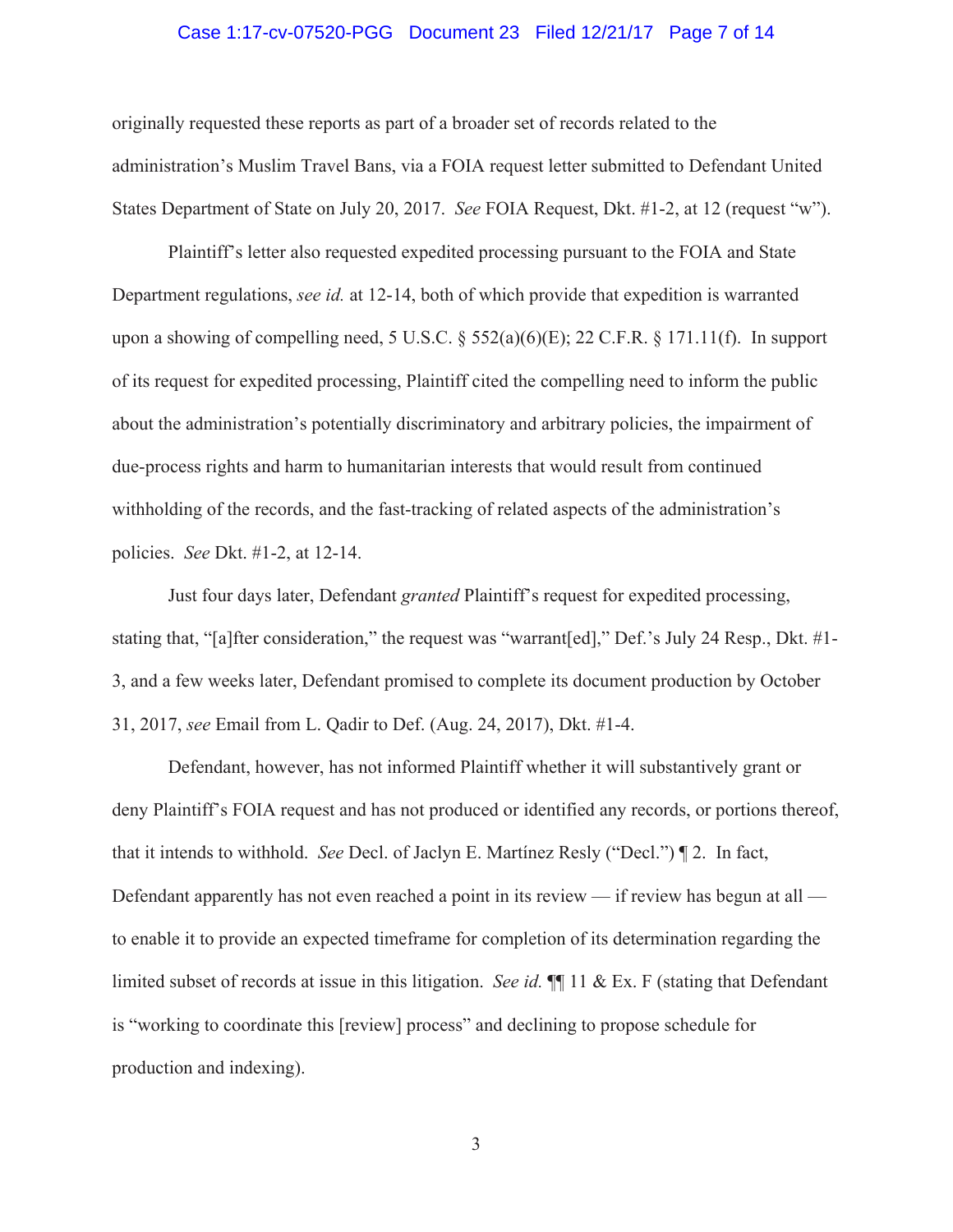#### Case 1:17-cv-07520-PGG Document 23 Filed 12/21/17 Page 8 of 14

Because four months have passed since Plaintiff's FOIA request, because nearly a month has passed since the deadline that Defendant originally set for itself to complete production of records responsive to Plaintiff's FOIA request, because Defendant has failed to propose a workable schedule for production and indexing of the narrow subset of documents at issue in this litigation, and because there is good cause to expedite Defendant's production and index, Plaintiff respectfully seeks relief from the Court to "assure that [Plaintiff's] right to information [under the FOIA] is not submerged [by] government obfuscation" or delay. Ferguson v. FBI, 722 F. Supp. 1137, 1145 (S.D.N.Y. 1989).

#### **ARGUMENT**

The Civil Priorities Act, 28 U.S.C.  $\S$  1657, provides that "court[s] shall expedite the consideration of . . . any  $\lceil$  action if good cause  $\lceil$  is shown." 28 U.S.C. § 1657(a). It further provides that "[g]ood cause' is shown if a right under the Constitution of the United States or a Federal Statute (including rights under section 552 of title 5[, FOIA]) would be maintained in a factual context that indicates that a request for expedited consideration has merit." Id. (emphasis added).

There is good cause for expedition here.

#### L. **FOIA Actions Are Especially Appropriate for Expedition.**

As this Court has recognized, "[s] peed is an essential element in [the Court's] process of de novo review under FOIA." Ferguson, 722 F. Supp. at 1144. Expedition is warranted because the FOIA "was intended to provide a means of accountability, to allow Americans to know what their government is doing[; accordingly,]... delay in complying with FOIA requests may be 'tantamount to denial.'" Am. Civil Liberties Union v. Dep't of Defense, 339 F. Supp. 2d 501, 504 (S.D.N.Y. 2004) (quoting H. Rep. No. 876, 93d Cong., 2d Sess. (1974)). In view of these principles, Congress made the FOIA the "first among equals" in terms of discretionary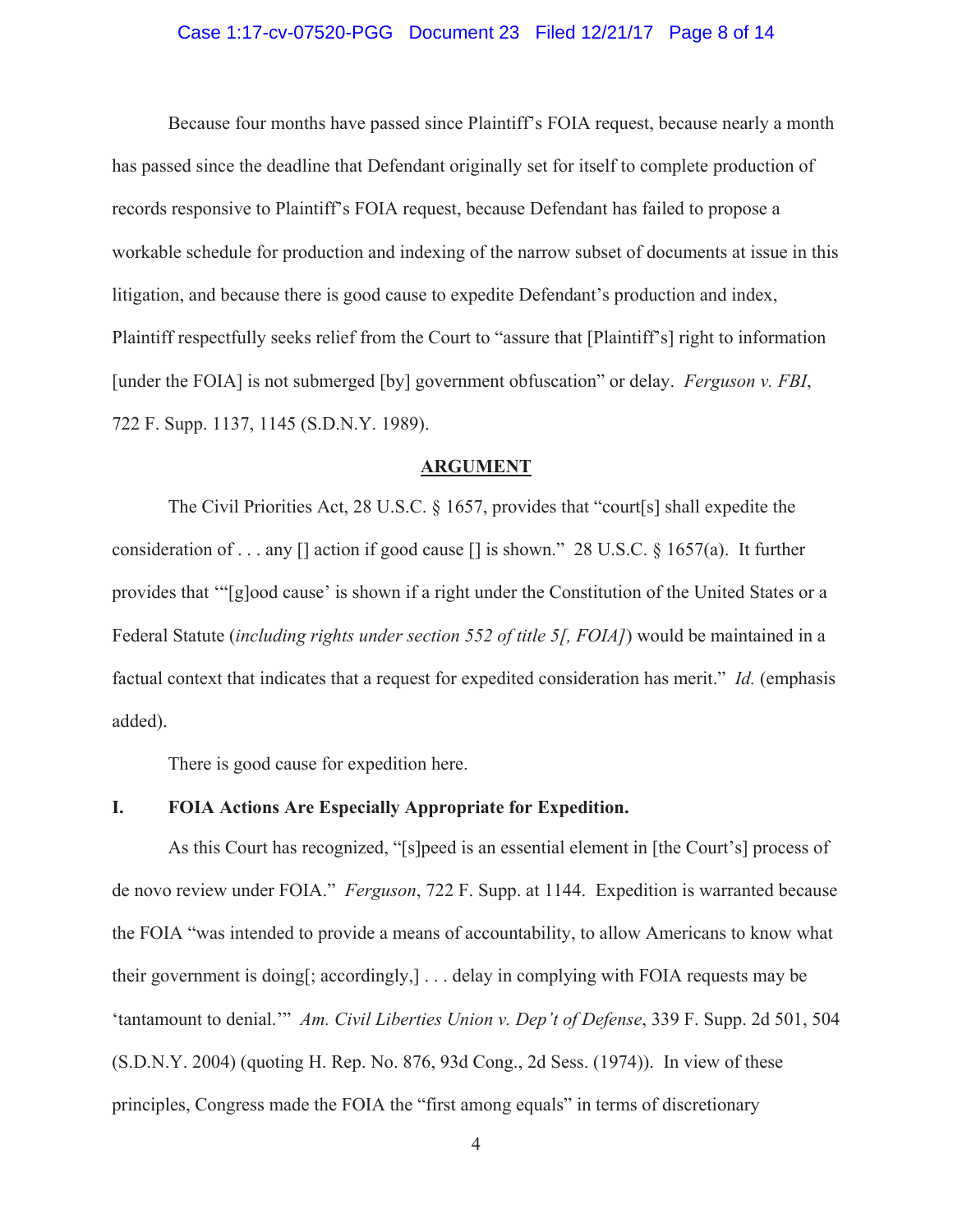#### Case 1:17-cv-07520-PGG Document 23 Filed 12/21/17 Page 9 of 14

expedition by courts — in other words, "worthy of special consideration." Freedom Commc'ns *Inc. v. FDIC*, 157 F.R.D. 485, 486 (C.D. Cal. 1994).

In line with Congress's intention, courts have held that they have a ""duty' to prevent 'unreasonable delays in disclosing non-exempt documents." Elec. Privacy Info. Ctr. v. Dep't of Justice, 416 F. Supp. 2d 30, 38 (D.D.C. 2006) (quoting Payne Enters. v. United States, 837 F.2d 486, 494 (D.C. Cir. 1988)). Courts protect against such delays in FOIA suits by imposing deadlines on the government to produce responsive documents and indices setting forth justifications for withheld records and redactions, known as *Vaughn* indices.<sup>3</sup> See, e.g., Fox News Network, LLC v. U.S. Dep't of the Treasury, 739 F. Supp. 2d 515, 531 (S.D.N.Y. 2010) (30-day production deadline and 45-day indexing deadline); *Elec. Privacy Info. Ctr.*, 416 F. Supp. 2d at 43 (20-day production deadline and 30-day indexing deadline); Am. Civil Liberties Union, 339 F. Supp. 2d at 504 (30-day deadline for production and index); Nat. Res. Def. Council v. Dep't of Energy, 191 F. Supp. 2d 41, 43-44 (D.D.C. 2002) (32-day and 48-day production deadlines and 63-day indexing deadline); *Providence Journal Co.*, 769 F. Supp. at 69 (30-day indexing deadline); Ferguson, 722 F. Supp. at 1144, 1145 (85-day production deadline and 32-day indexing deadline); *Knight Publishing Co. v. U.S. Dep't of Justice*, 608 F. Supp. 747, 751 (W.D.N.C. 1984) (5-day deadline for determination of request & 19-day indexing deadline); *Ettlinger v. FBI*, 596 F. Supp. 867, 879 (D. Mass. 1984) (56-day deadline for production and

<sup>&</sup>lt;sup>3</sup> "A *Vaughn* index is a detailed index itemizing each item withheld by the government, the exemptions the government is claiming for those items, and the reasons why the exemptions apply to those items. The *Vaughn* index serves three purposes: 1) it forces the government to carefully scrutinize the material it wishes to withhold; 2) it enables the trial court to have a basis upon which to rule on the applicability of the FOIA exemption claimed and 3) it enables the adversary system to operate by giving the requestor as much information as possible, on the basis of which he can present his case to the trial court." Providence Journal Co. v. U.S. Dep't of the *Army*, 769 F. Supp. 67, 68 (D.R.I. 1991) (internal quotation marks and citations omitted).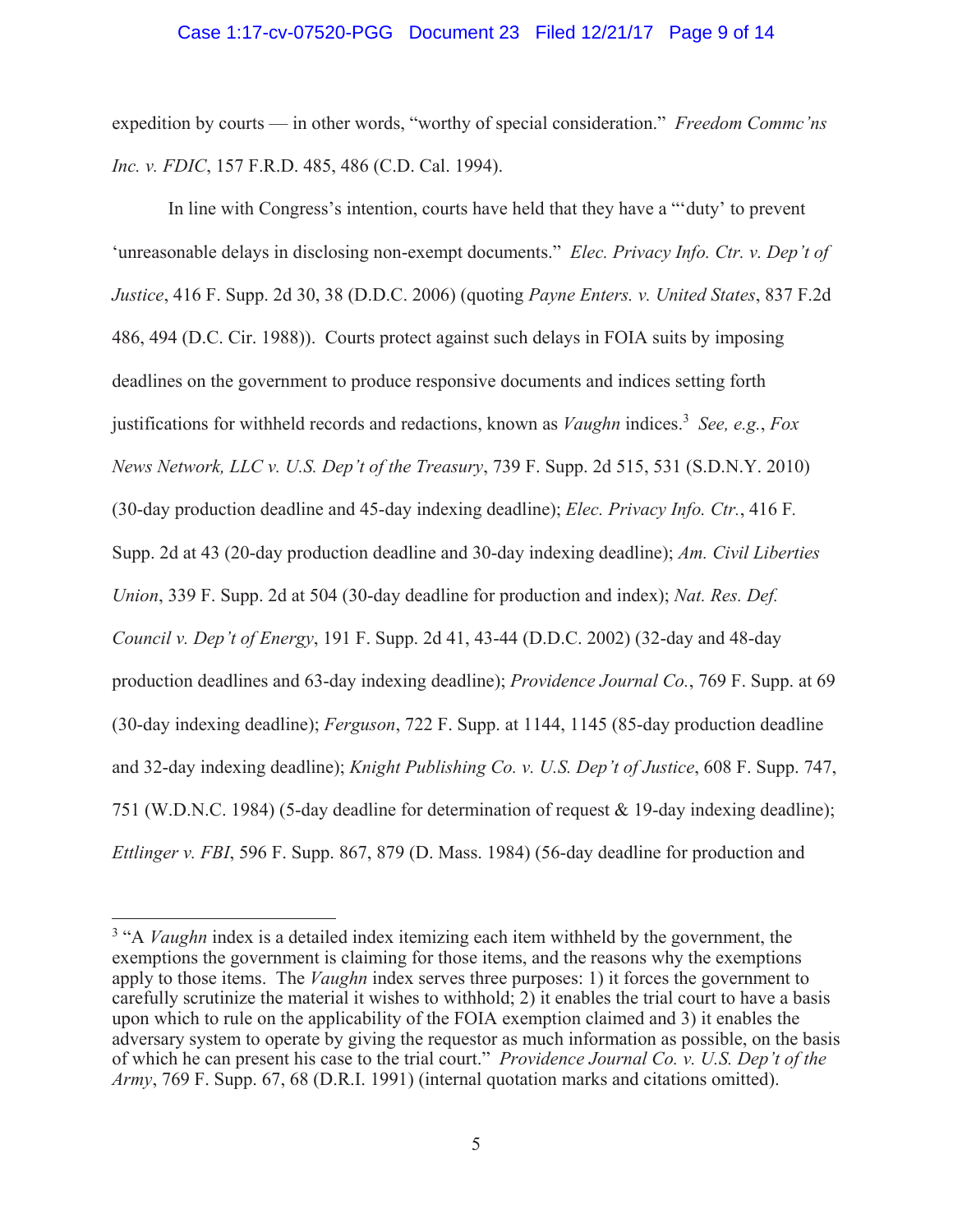#### Case 1:17-cv-07520-PGG Document 23 Filed 12/21/17 Page 10 of 14

index). As this Court has noted, "[c] reation of a *Vaughn* index is a standard procedure" that "is an integral component of trial court review of FOIA challenges to non-disclosure of information." Ferguson, 722 F. Supp. at 1139, 1144; see also Ferguson v. FBI, 729 F. Supp. 1009 (S.D.N.Y. 1990) (discussing need for *Vaughn* index).

Expedition, the House of Representatives explained in its report on the Civil Priorities Act, is consistent with both the nature of FOIA litigation and the overarching purpose of the Act. Because "most FOIA cases do not involve extended discovery or testimony[,]" FOIA cases need "not burden court dockets for extensive periods of time." H.R. Rep. No. 985, 98<sup>th</sup> Cong., 2d Sess., at 6 (1984). More fundamentally, FOIA "is a major tool through which the public and the press obtain information about their government," and "extended delays in court can encourage unjustified refusals to disclose information . . . [and] hamper reporting of governmental activities." *Id.* at 5-6. Accordingly, "the 'good cause' provision [of the Civil Priorities Act] should] be liberally construed by the courts in granting requests for expedited consideration under the [FOIA]."  $Id.$  at 6.

#### II. **Expedition is Warranted Here.**

Here, that there is "a factual context that indicates that a request for expedited consideration has merit," 28 U.S.C. § 1657(a), is confirmed by Defendant's admission that Plaintiff's "request does warrant expedited processing." Dkt. #1-3. Indeed, the propriety of an order that furthers the parties' agreement on the need for expedition cannot be seriously contested. See Elec. Privacy Info. Ctr., 416 F. Supp. 2d at 34, 43 (ordering expedition where agency earlier "conceded that expedited processing is appropriate"); see also Ferguson, 722 F. Supp. at 1144 ("D) istrict courts have balanced the same equities pertinent to the timing of a response to a FOIA document request in their determinations of the appropriate timing of a response to a *Vaughn* index request").

6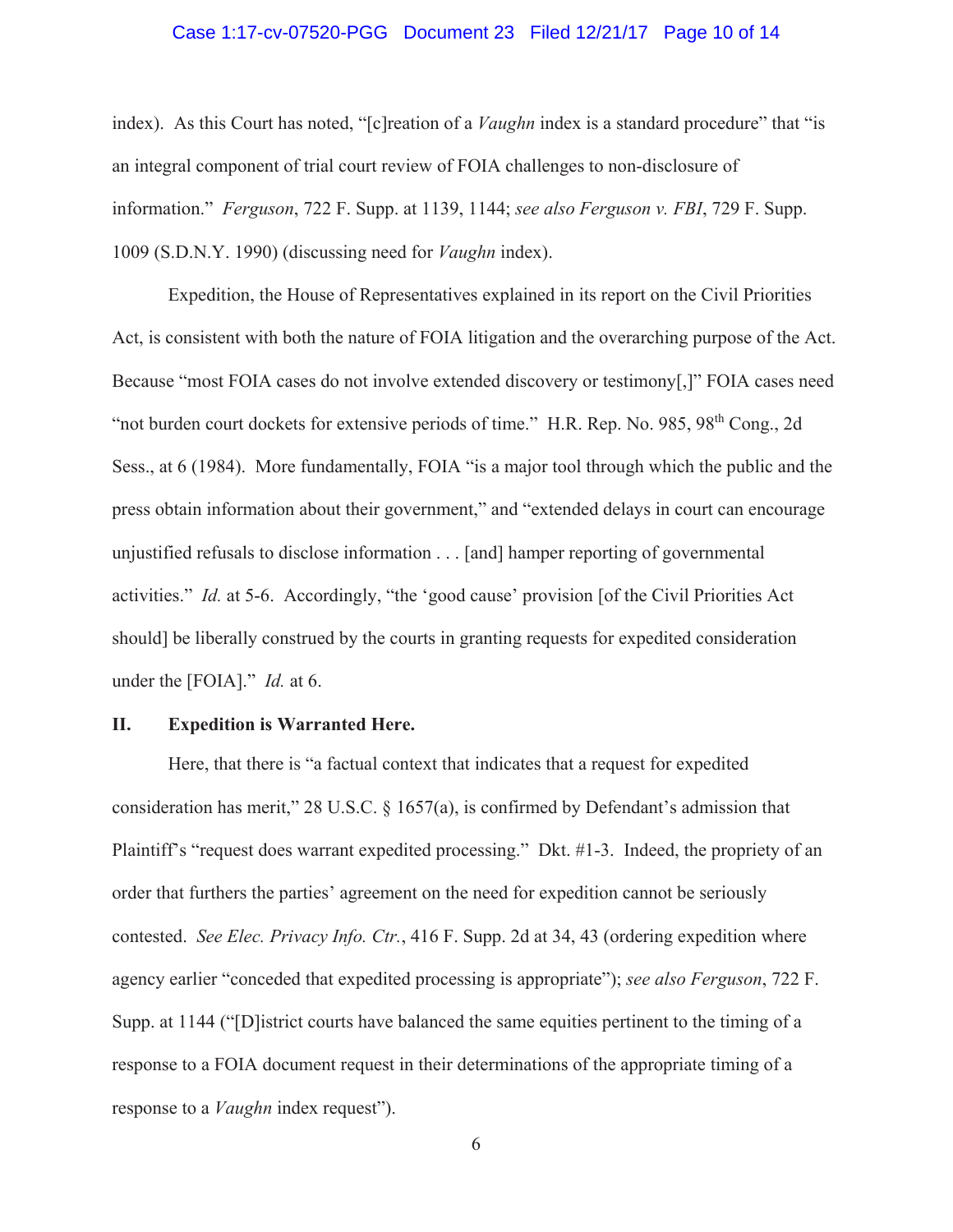#### Case 1:17-cv-07520-PGG Document 23 Filed 12/21/17 Page 11 of 14

Nor could there be reasonable disagreement on the propriety of expedition given the intense public interest in the subject matter of this litigation. One can hardly forget the "widespread chaos at U.S. airports" across the country, where "[p] rotests erupted" and "lawyers" mobilize<sup>[d]</sup>" following the initial Muslim Travel Ban. Hannan Adely & Keldy Ortiz, *Protests Erupt at U.S. Airports Over Ban on Refugees*, USA Today (Jan. 28, 2017, updated Jan. 29, 2017);<sup>4</sup> Jonah Engel Bromwich, *Lawyers Mobilize at Nation's Airports After Trump's Order*, N.Y. Times (Jan. 29, 2017);<sup>5</sup> Lucy Westcott, *Thousands of Lawyers Descend on U.S. Airports to Fight Trump's Immigrant Ban*, Newsweek (Jan. 29, 2017).<sup>6</sup> Press coverage and national outcry have occurred following each of the administration's successive Muslim Travel Bans. See, e.g., Naureen Shah, *Trump's Muslim Ban 2.0 is Just as Inhumane — and Even More Frightening*, Time (Mar. 6, 2017);<sup>7</sup> Ian Duncan, New Trump Travel Restrictions Face Same Opposition, The Balt. Sun (Sept. 25, 2017, 5:40 PM).<sup>8</sup>

The debate over the legality of the administration's Muslim Travel Bans has spawned litigation in courts across the country, see supra at 2 (collecting cases), and reached the Supreme Court in five months, only to be mooted following the issuance of the Proclamation, see IRAP *III*, 2017 WL 4518553, which the government claims is distinguished from the prior Muslim Travel Ban by the same reports that are the subject of this suit, see IRAP IV, 2017 WL 4674314, at  $*32$ .

<sup>&</sup>lt;sup>4</sup> https://www.usatoday.com/story/news/nation-now/2017/01/28/protests-erupt-us-airports-overban-refugees/97201416/

 $5$  https://www.nytimes.com/2017/01/29/us/lawyers-trump-muslim-ban-immigration.html

 $6$  http://www.newsweek.com/lawyers-volunteer-us-airports-trump-ban-549830

 $\frac{7 \text{ http://time.com/4692814/trump-travel-ban-muslims/}}$ 

 $8$  http://www.baltimoresun.com/news/maryland/politics/bs-md-trum-travel-ban-reaction-20170925-story.html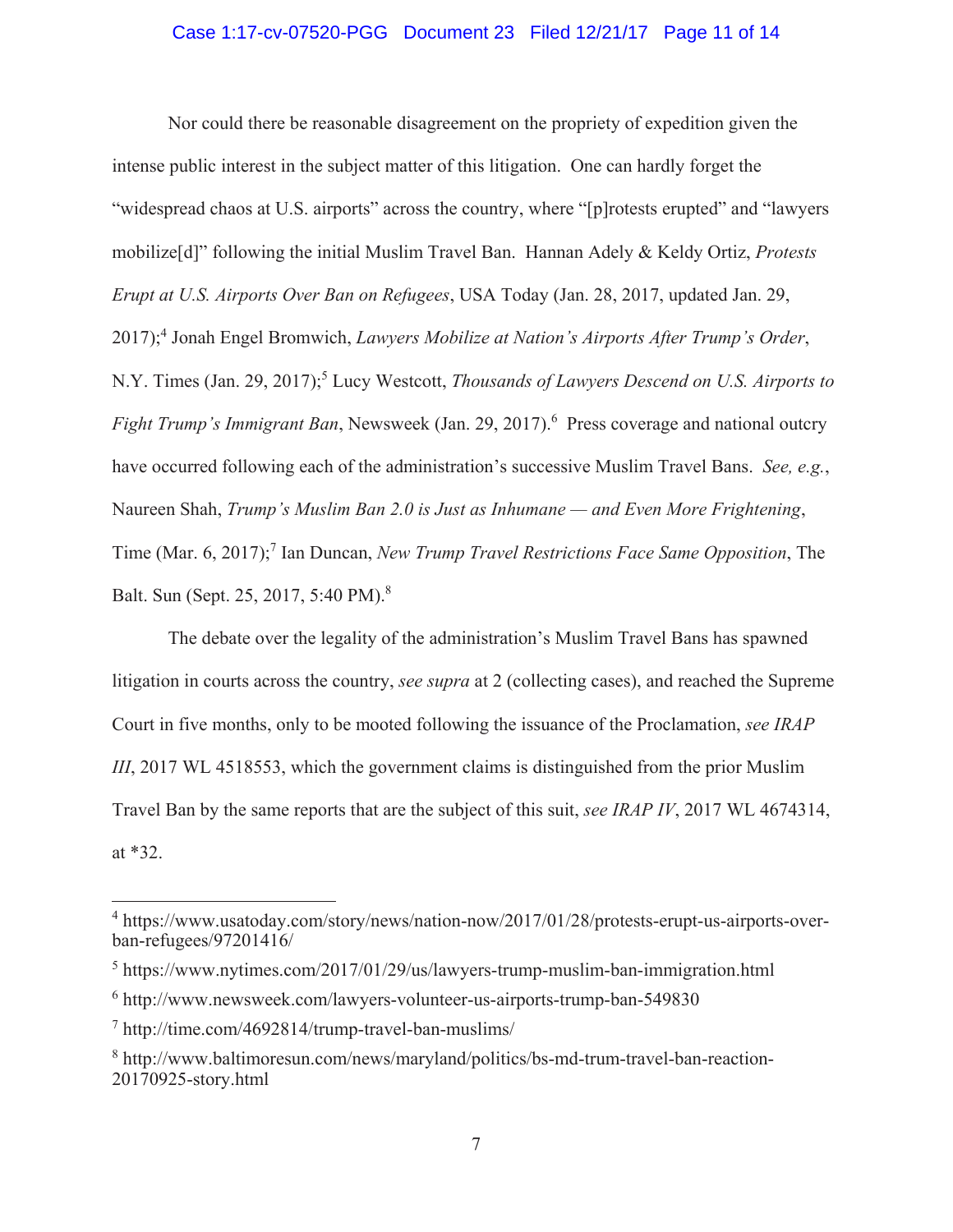#### Case 1:17-cv-07520-PGG Document 23 Filed 12/21/17 Page 12 of 14

Plaintiff and the public at large are entitled to test the government's reliance on the requested reports by timely obtaining them, or the portions to which they are legally entitled, under the FOIA. See 5 U.S.C. § 552(a)(3) ("[E]ach agency, upon any request for records ... shall make the records promptly available to any person."). "[M]eaningful debate" about "the legality of the Administration's [Muslim Travel Bans] ... can only occur if [Defendant] processes its FOIA requests in a timely fashion and releases the information sought." Elec. Privacy Info. Ctr., 416 F. Supp. 2d at 41; see also id. ("[A] meaningful and truly democratic debate on the legality and propriety of [the contested policy] cannot be based solely upon information that the Administration voluntarily chooses to disseminate." (internal quotation marks and citation omitted)).

Notably, the records Plaintiff seeks in this lawsuit are only a subset of documents related to the Muslim Travel Ban — documents that should be readily identifiable and that should not even require an electronic search.

Finally, expedition is warranted because "the public interest in enforcement of the statute" is particularly strong." H. Rep. 98-985, at 6. Not only is a FOIA suit the "paradigmatic example<sup>[]</sup> of 'good cause'" for expedition, *Ontario Forest Indus. Assoc v. United States*, 30 C.I.T. 1117, 1127 (Ct. Int'l Trade 2006), but Plaintiff's request is a paradigmatic example of what the FOIA was designed to promote: "The purpose of FOIA is to find out what our 'government is up to[,]'...[and t]hat is precisely the purpose of the Plaintiff's FOIA request." Nat. Res. Def. Council, 191 F. Supp. 2d at 43 (quoting U.S. Dep't of Justice v. Reporters Comm. For Freedom of the Press, 489 U.S. 749, 773 (1989)); see also Elec. Privacy Info. Ctr., 416 F. Supp. 2d at 40 ("[P]ublic awareness of the government's actions is 'a structural necessity in a real democracy'... so too is *timely* public awareness[,]... as 'stale information is of little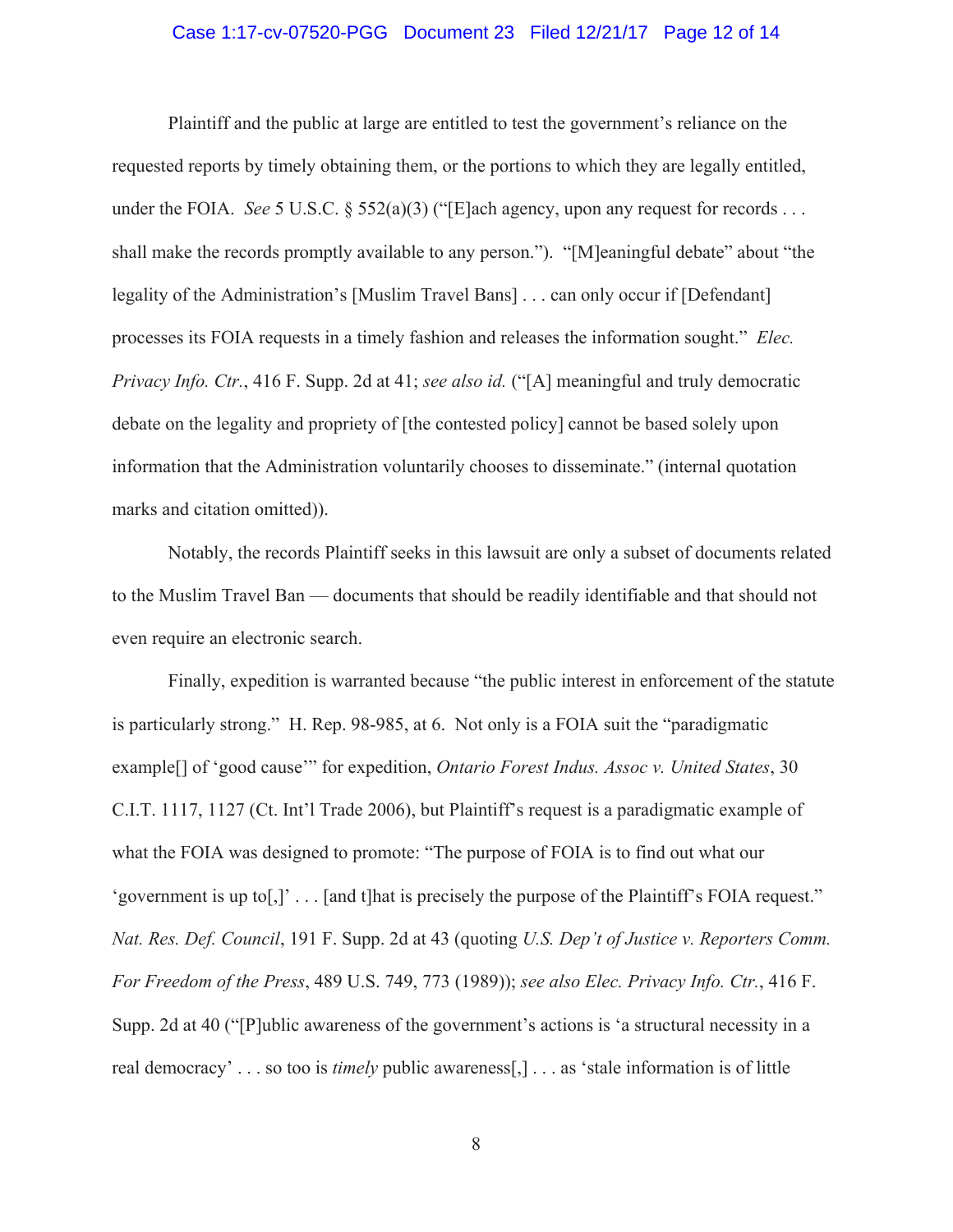value."" (quoting Nat'l Archives & Records Admin. v. Favish, 541 U.S. 157, 172 (2004) & Payne *Enters.*, 837 F.2d at 494)).

Accordingly, "Plaintiff's request is entitled to rapid consideration by the Court and the [government]." Freedom Commc'ns Inc., 157 F.R.D. at 487.

# **CONCLUSION**

For the foregoing reasons, the Court should grant Plaintiff's motion to expedite, order Defendant to produce to Plaintiff responsive records, and reasonably segregable portions of responsive records, within 21 days of the Court's ruling, and order Defendant to produce to Plaintiff written justifications for any portions of responsive records withheld by Defendant within 28 days of the Court's ruling.